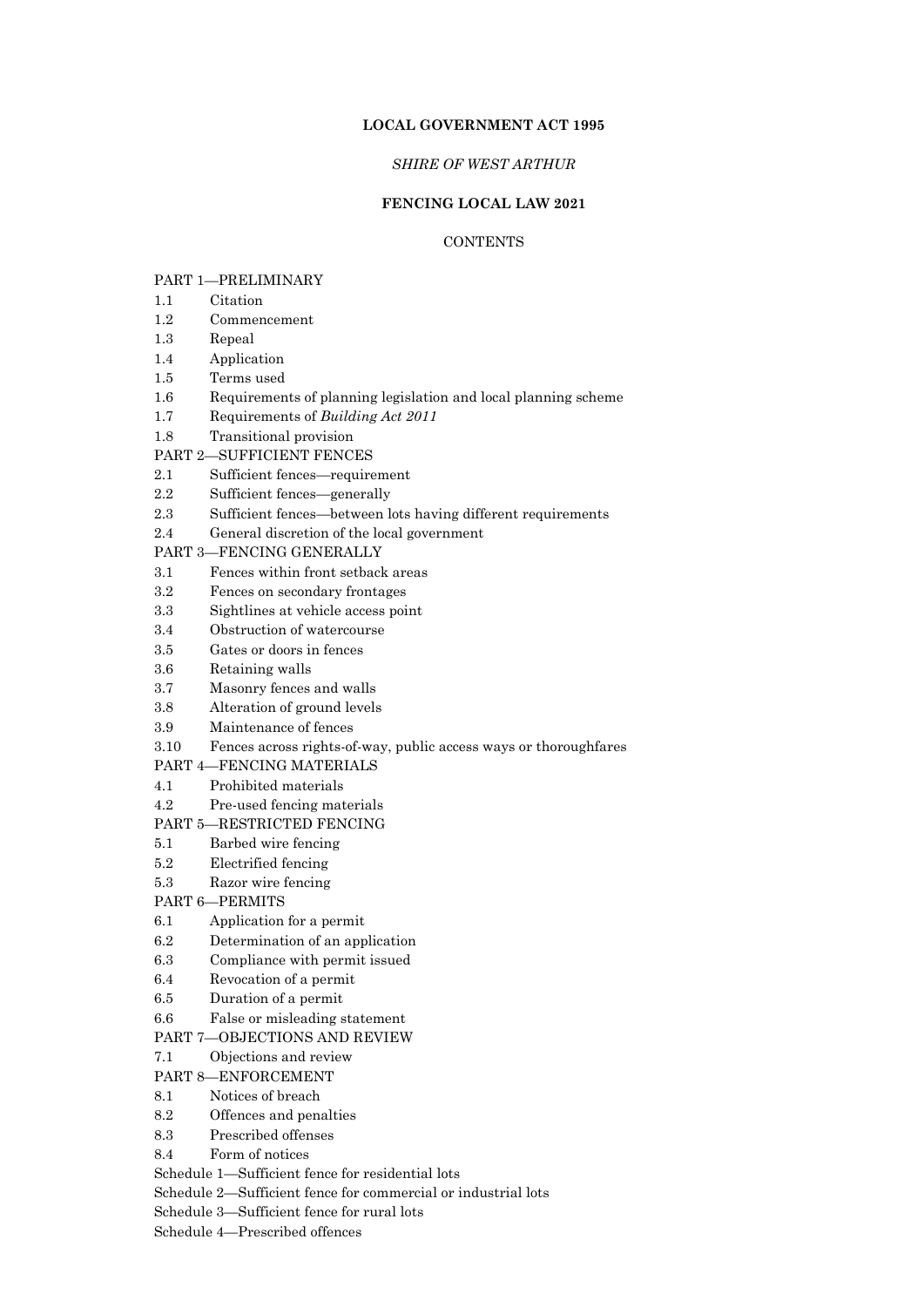# **LOCAL GOVERNMENT ACT 1995**

# *SHIRE OF WEST ARTHUR*

### **FENCING LOCAL LAW 2021**

Under the powers conferred by the *Local Government Act 1995* and under all other powers enabling it, the Council of the Shire of West Arthur resolved on 19 October 2021 to make the following local law

### **PART 1—PRELIMINARY**

## **1.1 Citation**

.

This local law may be cited as the *Shire of West Arthur Fencing Local Law 2021*.

# **1.2 Commencement**

This local law comes into operation 14 days after the date of its publication in the *Government Gazette*.

#### **1.3 Repeal**

The *Municipality of the Shire of West Arthur Fencing By-Law* as published in the *Government Gazette* on 8 February 1991, is repealed.

# **1.4 Application**

This local law applies throughout the district.

#### **1.5 Terms used**

In this local law unless the context otherwise requires—

*adversely affect land* has the meaning given to it in section 3 of the *Building Act 2011*;

*applicant* means a person who makes an application for a permit under this local law;

*AS or AS/NZS* means an Australian or Australian/New Zealand Standard published by Standards Australia, and available for viewing free of charge at the Shire of West Arthur Administration Centre;

*authorised person* means a person authorised by the local government to perform any of the functions under this local law;

*barbed wire* means a wire or strand of wires having small pieces of sharply pointed wire twisted around it at short intervals;

**O** means the Chief Executive Officer of the local government;

*commercial lot* means a lot where a commercial use—

- (a) is or may be permitted under a local planning scheme; and
- (b) is or will be the predominant use of the lot;

dangerous in relation to any fence means-

- (a) an electrified fence that does not comply with clause 5.2 of this local law;
- (b) a fence containing barbed wire other than a fence constructed and maintained in accordance with this local law;
- (c) a fence containing exposed broken glass, asbestos fibre, razor wire, metal spikes or any other potentially harmful projection or material; or
- (d) a fence that is likely to collapse or fall, or part of which is likely to collapse or fall, from any cause;

*district* means the district of the local government;

*dividing fence* has the meaning given in section 5 of the *Dividing Fences Act 1961*;

*electrified fence* means a fence carrying or designed to carry an electric charge;

*fence* means any structure used or functioning as a barrier, other than a retaining wall, irrespective of where it is located and includes a gate or door that separates the road reserve and a lot adjacent to the road reserve;

*front boundary* means the boundary that separates a thoroughfare and the front of a lot;

*front fence* means a fence in the front setback area of a lot;

*front setback area* means the area between the building line of a lot and the front boundary of that lot; measured at a right angle to the front boundary;

*height* in relation to a fence means the vertical distance between the top of the fence at any point and—

- (a) the ground level; or
- (b) where the ground levels on each side of the fence are not the same, the higher ground level, immediately below that point;

*industrial lot* means a lot where an industrial use—

(a) is or may be permitted under a local planning scheme; and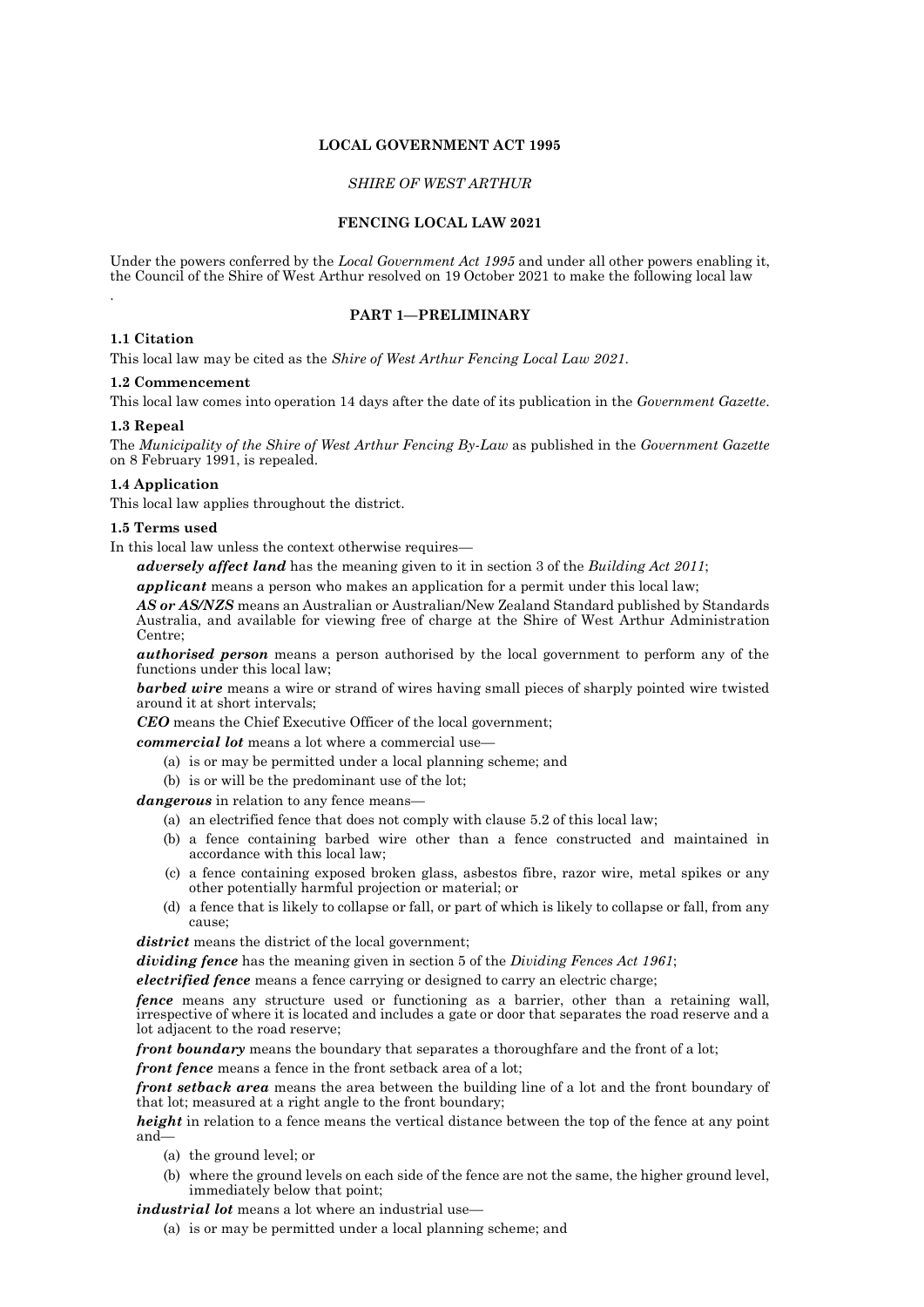(b) is or will be the predominant use of the lot;

*land* includes a house, building, work or structure in or on the land;

*local government* means the Shire of West Arthur;

*local planning scheme* means a local planning scheme and includes any structure plan adopted or approved by the local government made under the *Planning and Development Act 2005*;

*lot* means a defined portion of land depicted on a plan or diagram available from, or deposited with, the Western Australian Land Information Authority and for which a separate Crown grant or certificate of title has been or can be issued and includes a strata lot;

*masonry* includes stone, concrete, brick or other solid material;

*natural ground level*, in relation to a development, means-

- (a) the level approved, for the purposes of the development, by the local government, under a local planning scheme; or
- (b) in any other case, the level that existed immediately before the commencement of the development (including any site works);

*notice of breach* means a notice referred to in clause 8.1;

*occupier* has the meaning given to it in section 1.4 of the *Local Government Act 1995*;

*owner* has the meaning given to it in section 1.4 of the *Local Government Act 1995*;

*permit* means a permit issued under Part 6;

*razor wire* means a coiled strong wire with pieces of sharp cutting edges set across it at close intervals;

*repair* has the meaning given to it in section 5 of the *Dividing Fences Act 1961*;

*residential lot* means a lot where a residential use-

- (a) is or may be permitted under a local planning scheme; and
- (b) is or will be the predominant use or the lot;

*retaining wall* means any structure that prevents the movement of soil in order to allow ground levels of different elevations to exist adjacent to one another;

*rural lot* means a lot where a rural or rural residential use—

- (a) is or may be permitted under a local planning scheme; and
- (b) is or will be the predominant use of the lot;

*Schedule* means a Schedule to this local law;

*secondary frontage* in the case of a lot that has a frontage and access to more than one thoroughfare, means the longer or the longest of the boundaries that separates the lot from the thoroughfare;

*set fee* means a fee determined by the local government in accordance with sections 6.16 to 6.19 of the *Local Government Act 1995*;

*sufficient fence* means a fence described in clause 2.2 or 2.3;

*thoroughfare* has the meaning given to it in section 1.4 of the *Local Government Act 1995*, but does not include a private thoroughfare that is not under the management or control of the local government; and

*visually permeable* in reference to a wall, gate, door, screen or fence that the vertical surface when viewed directly from the street or other public space has—

- (a) continuous vertical or horizontal gaps of 50mm or greater width occupying not less than one third of the total surface area;
- (b) continuous vertical or horizontal gaps less than 50mm in width, occupying at least one half of the total surface area in aggregate; or
- (c) a surface offering equal or lesser obstruction to view; and

*watercourse* means a river, stream or creek in which water flows in a natural channel, whether permanently or intermittently.

### **1.6 Requirements of planning legislation and local planning scheme**

Nothing within this local law affects any provision of—

(a) the *Planning and Development Act 2005*, or any regulations or orders made under that Act; or (b) a local planning scheme.

#### **1.7 Requirements of** *Building Act 2011*

Nothing in this local law affects a provision in any written law in respect of a building permit for a fence.

### **1.8 Transitional provision**

A dividing fence or fence lawfully constructed prior to this local law coming into operation constitutes a sufficient fence.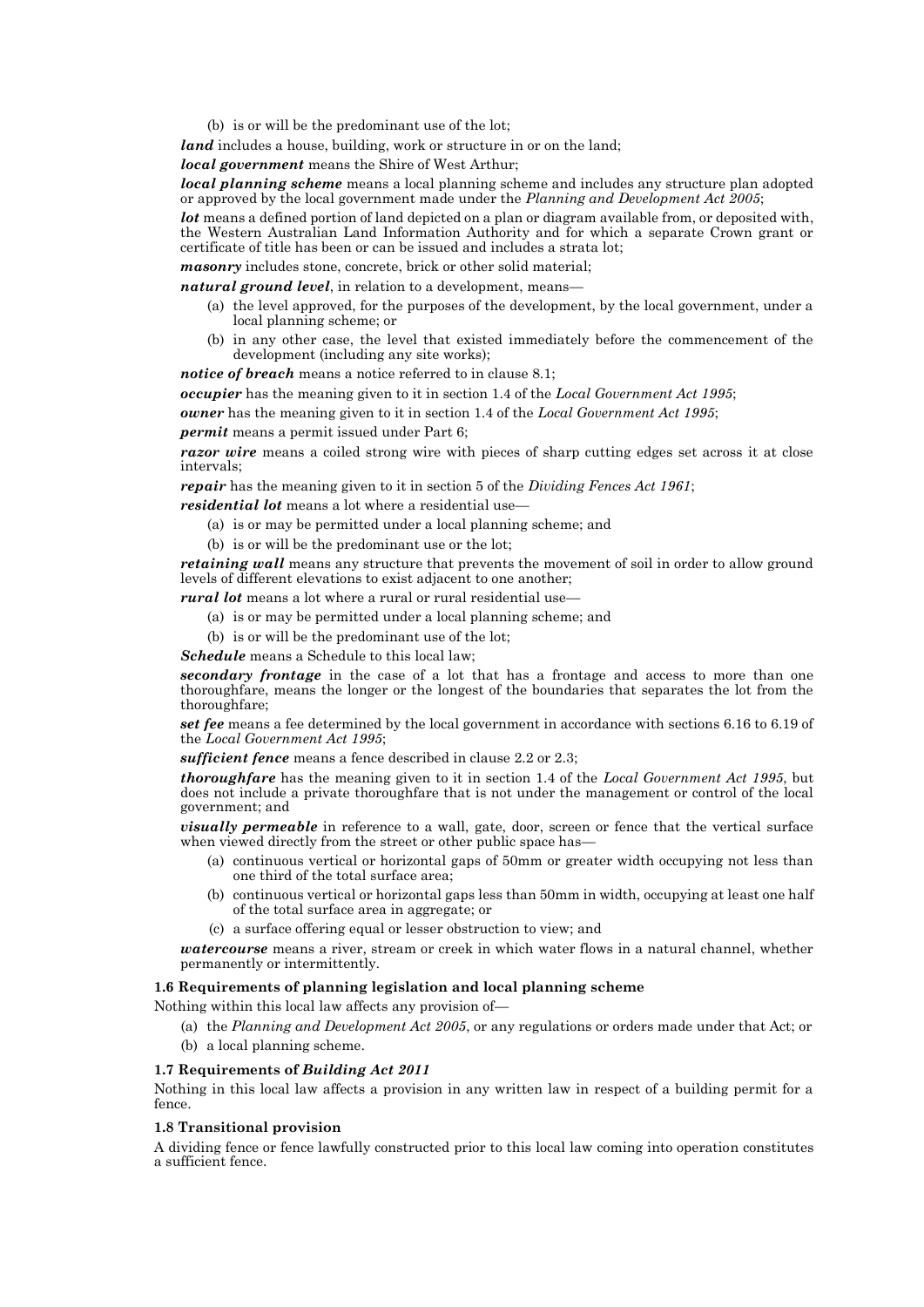# **PART 2—SUFFICIENT FENCES**

### **2.1 Sufficient fences—requirement**

A person shall not construct or alter a dividing fence that does not satisfy the requirements of a sufficient fence.

### **2.2 Sufficient fences—generally**

Subject to clauses 2.3 and 2.4, a sufficient fence—

- (a) on a residential lot is a dividing fence constructed and maintained in accordance with Schedule  $1$
- (b) on a commercial lot or an industrial lot is a dividing fence constructed and maintained in accordance with Schedule 2; and
- (c) on a rural lot is a dividing fence constructed and maintained in accordance with Schedule 3.

### **2.3 Sufficient fences—between lots having different requirements**

Subject to clause 2.4, where a fence is constructed on or near the boundary between—

- (a) a residential lot and a lot zoned for any other purpose, a sufficient fence is a fence constructed and maintained in accordance with Schedule 1; and
- (b) a commercial lot or industrial lot and a rural lot, a sufficient fence is a fence constructed in accordance with Schedule 3.

### **2.4 General discretion of the local government**

(1) Notwithstanding the provisions of clauses 2.1, 2.2 or 2.3, and subject to Part 6, an authorised person may issue a permit for the construction or repair of a dividing fence that is not a sufficient fence where all of the owners of the lots adjoining the fence give written consent for a permit for that purpose.

(2) An agreement in respect of a dangerous fence is taken not to be an agreement between owners of adjoining properties for the purposes of subclause (1).

## **PART 3—FENCING GENERALLY**

### **3.1 Fences within front setback areas**

A person shall not construct a fence more than 1200mm in height, within the front setback area of a residential lot without a permit.

#### **3.2 Fences on secondary frontages**

Subject to clauses 3.1 and 3.3 a person shall not construct or maintain a fence on any secondary frontage of a residential lot unless the fence is a sufficient fence.

#### **3.3 Sightlines at vehicle access point**

(1) Fences are to be truncated or reduced to a height not more than 750mm, within 1500mm where walls, fences and other structures adjoin vehicle access points where a driveway meets a thoroughfare and where two thoroughfares intersect.

(2) The provision of subclause (1) shall not apply to a visually permeable fence that does not obscure the lines of vision of a motorist using the driveway for access to a thoroughfare.

#### **3.4 Obstruction of watercourse**

No person shall construct a fence of impervious material in any place, position or location where it will, or is likely to, act as a barrier to or restrict the flow of a watercourse.

#### **3.5 Gates or doors in fences**

A person shall not construct a gate or door in a fence that—

- (a) encroaches into or over any other land; or
- (b) opens by sliding parallel to the fence on the outside of the fence.

#### **3.6 Retaining walls**

A person shall not construct a retaining wall exceeding 500mm in height unless a building permit has been granted under section 20 of the *Building Act 2011*.

## **3.7 Masonry fences and walls**

A person shall not construct or a wall or fence exceeding 750mm in height constructed or partially constructed of masonry unless a building permit has been granted under section 20 of the *Building Act 2011*.

# **3.8 Alteration of ground levels**

(1) A person shall not alter the natural ground level of land on or within 1000mm of the boundary of a lot, whether by removing soil or bringing onto the land any fill of any kind, by more than 500mm without a permit.

(2) A fence constructed of corrugated fibre-reinforced pressed cement shall not have more than 150mm difference in the ground levels on each side of the fence.

(3) Where land has been filled or retained to a height of more than 500mm above natural ground level at or within 1000mm of a boundary of a lot, a person shall only construct a dividing fence that is a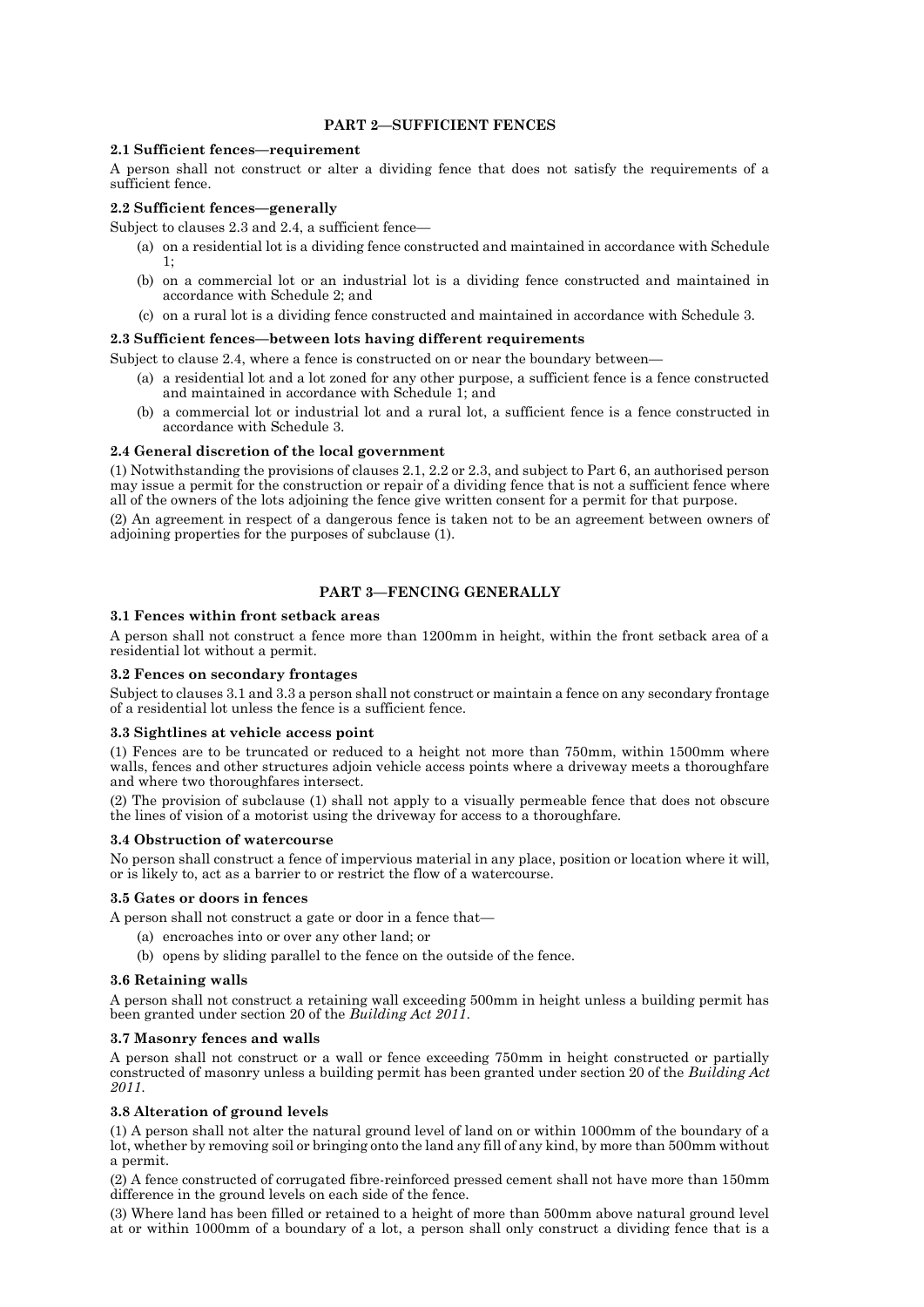sufficient fence on the said filled land or retaining wall if the person produces to an authorised person the written consent of the owners of the adjoining lot.

### **3.9 Maintenance of fences**

(1) An owner or occupier of a lot on which a fence is constructed shall maintain the fence in good condition so as to prevent it from becoming damaged, dangerous, dilapidated or unsightly.

(2) Where in the opinion of an authorised person, a fence is in a state of disrepair or is dangerous or is otherwise in breach of a provision of this local law, an authorised person may give a notice of breach under clause 8.1 to the owner or occupier of the lot on which the fence is constructed.

### **3.10 Fences across rights-of-way, public access ways or thoroughfares**

A person shall not construct, place or maintain a fence or obstruction across any right-of-way, public access way or thoroughfare without the approval of the local government in accordance with regulation 9 of the *Local Government (Uniform Local Provisions) Regulations 1996*.

# **PART 4—FENCING MATERIALS**

# **4.1 Prohibited materials**

A person shall not construct, maintain or allow to remain a fence that is comprised, in whole or in part of spikes, broken glass, jagged materials, barbed wire, razor wire, asbestos or any other dangerous material except to the extent provided for in Part 5.

### **4.2 Pre-used fencing materials**

(1) A person shall not construct or maintain a dividing fence from pre-used materials without a permit. (2) Where a permit is issued for the use of pre-used materials, the materials shall be structurally fit for the purpose, and comply with any conditions imposed by an authorised person.

(3) Conditions for use of pre-used fencing materials may include but are not limited to—

- (a) painting;
- (b) treatment;
- (c) specific use or placement; and
- (d) upgrading.

# **PART 5—RESTRICTED FENCING**

## **5.1 Barbed wire fencing**

(1) An owner or occupier of a residential lot shall not affix or allow to remain any barbed wire on any fence bounding that lot.

(2) An owner or occupier of a rural lot shall not place or affix barbed wire upon a fence on that lot where the fence is adjacent to a thoroughfare or other public place unless the barbed wire is fixed to the side of the fence posts furthest from the thoroughfare or other public place.

(3) An owner or occupier of a commercial lot or industrial lot shall not construct or affix to any fence bounding that lot any barbed wire unless—

(a) the wire or material are attached on posts vertically or at an angle of 45 degrees; and

(b) the bottom row of wire or other materials is not less than 2000m above the ground level.

(4) If the posts that carry the barbed wire or other materials referred to in subclause (3) are angled towards the outside of the lot bounded by the fence, the face of the fence shall be set back from the lot boundary a sufficient distance to ensure that the angled posts, barbed wire or other materials do not encroach onto or over adjoining land.

## **5.2 Electrified fencing**

(1) An owner or occupier of a lot shall not construct or use an electrified fence on that lot without first obtaining a permit.

(2) Notwithstanding subclause (1), a permit is not required for an electrified fence that is—

- (a) constructed on a rural lot;
- (b) for the purpose of animal control;
- (c) installed in accordance with the manufacturer's specifications; and
- (d) not the dividing fence with a residential lot.

(3) An electrified fence for the purpose of security shall not be present on a lot unless it complies with *AS/NZS 3016:2002 Electrical Installations—Electric Security Fences*, as amended from time to time, and that is available for viewing free of charge at the Shire of West Arthur Administration Centre.

(4) A permit to have and use an electrified fence for the purpose of security shall not be issued—

- (a) in respect of a lot that is a residential lot or that portion of a fence adjoining a residential lot; and
- (b) unless provision is made so as to enable the fence to be rendered inoperable during the hours of business operations, if any, on the lot where it is constructed.

#### **5.3 Razor wire fencing**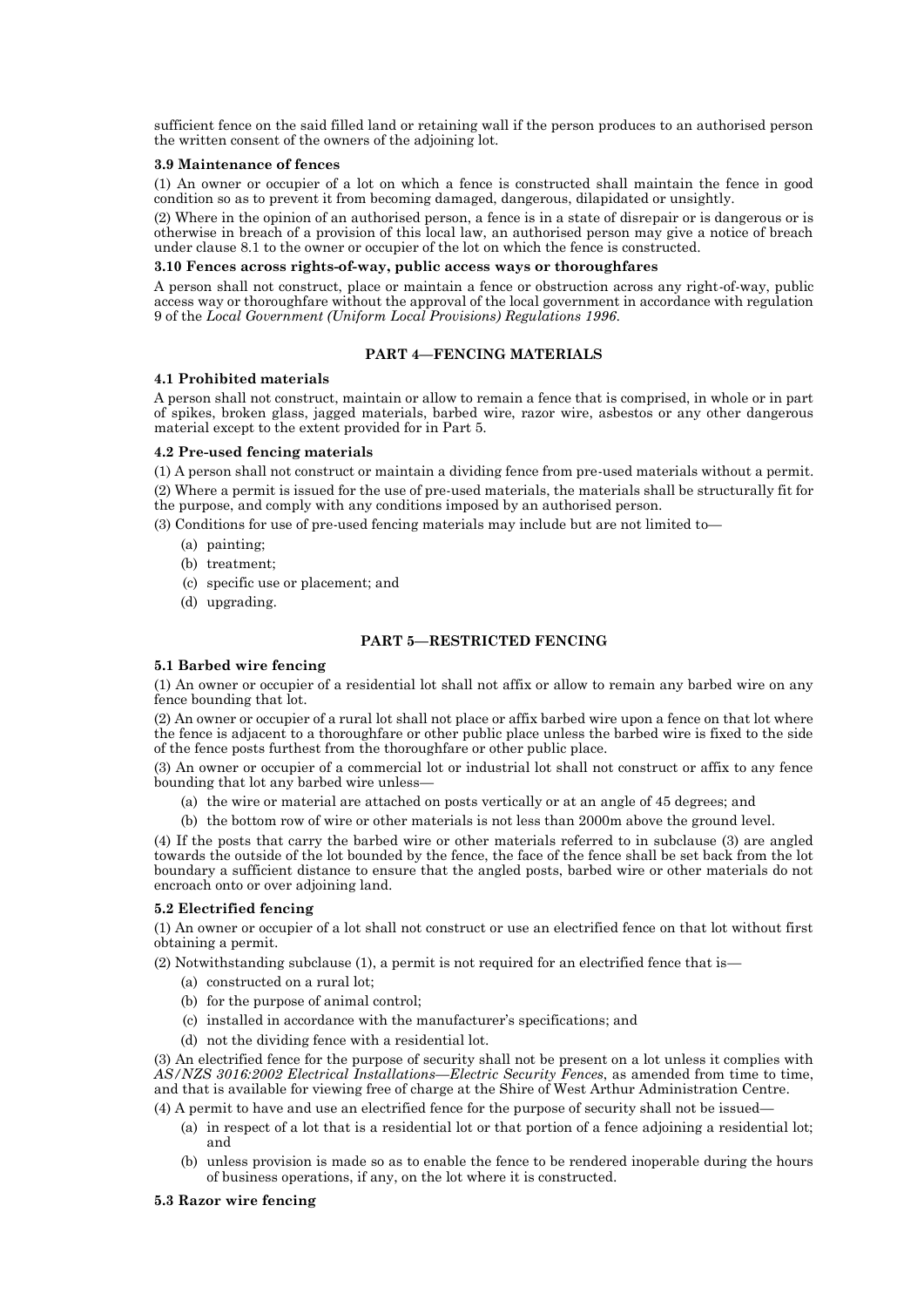(1) An owner or occupier of a lot shall not construct a fence wholly or partly of razor wire on that lot without first obtaining a permit under subclause (2).

(2) A permit to have a fence constructed wholly or partly of razor wire shall not be issued—

- (a) in respect of a lot that is a residential lot or that portion of a fence adjoining a residential lot;
- (b) if the fence is within 3000mm of the boundary of the lot; or
- (c) where any razor wire used in the construction of the fence is less than 2000mm or more than 2400mm above the ground level.

# **PART 6—PERMITS**

# **6.1 Application for a permit**

(1) An owner of a lot may apply to the local government for a permit under this Part.

(2) An application for a permit under this local law shall—

- (a) provide all necessary documentation and information required for a decision;
- (b) provide two copies of a plan and specifications of the proposed;
- (c) engineering certification of structural or electrical engineering specifications, if required;
- (d) be signed by the owner of the lot;
- (e) be forwarded to the CEO together with any set fee; and
- (f) be in the form determined by the local government from time to time.

(3) An authorised person may require an applicant to provide additional information reasonably related to an application before determining an application for a permit.

### **6.2 Determination of an application**

(1) An authorised person may refuse to consider an application that does not comply with clauses 6.1.

- (2) An authorised person may–
	- (a) approve an application;
	- (b) approve an application subject to conditions as the authorised person sees fit; or
	- (c) refuse an application.

(3) In determining whether to issue a permit, an authorised person may consider, in addition to any other matter authorised to consider, whether the construction or retention of the fence would have an adversely affect land or impact on—

- (a) the safe or convenient use of any land;
- (b) the safety or convenience of any person; or
- (c) the visual amenity of the streetscape or neighbouring properties.

(4) An authorised person may by written notice amend a condition imposed under subclause (2)(b).

(5) An amendment under subclause (4) is effective from the date specified in the notice.

(6) If an authorised person approves an application, a written permit and any conditions applied is to be given to the applicant.

(7) If an authorised person refuses to approve an application, written notice of that refusal and the reasons for the decision is to be given to the applicant.

### **6.3 Compliance with permit issued**

Where a permit is issued under clause 6.2, the applicant and the owner or occupier of the lot to which the permit relates, shall comply with the terms and any conditions of that permit.

#### **6.4 Revocation of a permit**

An authorised person may revoke a permit if—

- (a) the owner or occupier requests an authorised person to do so;
- (b) the fence to which the permit relates has been demolished and is not rebuilt for a period of 6 months;
- (c) the circumstances have changed in such a way that a permit for the fence could no longer be granted under the local law;
- (d) the owner or occupier fails to comply with a condition of the permit or breaches a provision of this local law in respect of the fence; or
- (e) the owner or occupier fails to comply with a notice of breach issued under clause 8.1.

#### **6.5 Duration of a permit**

(1) Unless otherwise stated in the permit, a permit granted under this local law transfers with the lot to which it relates and is deemed to transfer to each successive owner or occupier of that lot.

(2) Where a permit is transferred under subclause (1), the successive owner or occupier may apply to an authorised person for written confirmation of this transfer.

(3) For the avoidance of doubt, a permit granted under this local law may be relied upon by any subsequent owner or occupier of the lot, and may be enforced against them by the local government.

#### **6.6 False or misleading statement**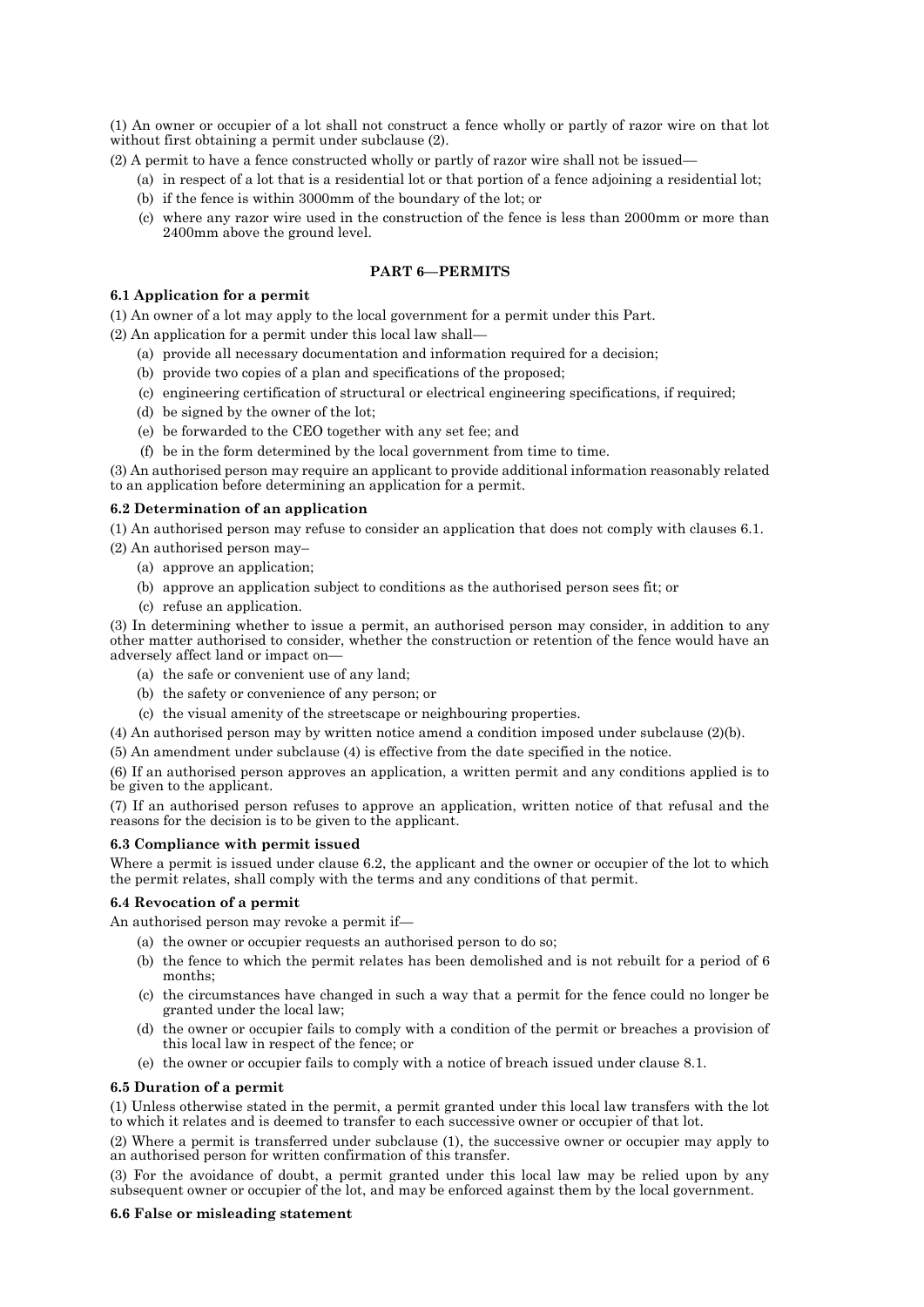A person shall not make a false or misleading statement in connection with any application, requirement or request under this local law.

## **PART 7—OBJECTIONS AND REVIEW**

### **7.1 Objections and review**

Division 1 of Part 9 of the *Local Government Act 1995* applies to a decision under this local law to—

- (a) refuse an application for a permit;
- (b) impose or vary a condition of a permit; or
- (c) revoke a permit.

# **PART 8—ENFORCEMENT**

#### **8.1 Notices of breach**

(1) Where a breach of any provision of this local law has occurred in relation to a fence on a lot, an authorised person may give a notice of breach in writing to the owner or occupier of that lot.

(2) A notice of breach shall—

- (a) specify the provision of this local law that has been breached;
- (b) specify the particulars of the breach; and
- (c) state that the owner or occupier is required to remedy the breach within the time specified in the notice.

(3) An owner or occupier given a notice of breach shall comply with the terms of the notice and remedy the breach within the time specified in the notice.

(4) Should an owner or occupier fail to comply with a notice, an authorised person may enter upon the lot to which the notice relates and remedy the breach, and may recover the expenses of doing so from the owner or occupier of the lot, as the case may be, in a court of competent jurisdiction.

(5) The provisions of this clause are subject to section 3.25 and item 12 of Division 1 of Schedule 3.1 of the *Local Government Act 1995*.

(6) This local law is subject to sections 3.25 and 3.27 and Schedules 3.1 and 3.2 of the *Local Government Act 1995* and any power of entry exercised by the local government under this local law is subject to Part 3, Division 3, Subdivision 3 of the Act.

#### **8.2 Offences and penalties**

(1) A person who fails to do anything required or directed to be done under this local law, or who does anything that under this local law that person is prohibited from doing, commits an offence.

(2) Any person who commits an offence under this local law is liable, upon conviction to a penalty not exceeding \$5,000, and if the offence is of a continuing nature, to an additional penalty not exceeding \$500 for each day or part of a day during which the offence has continued.

#### **8.3 Prescribed offenses**

(1) An offence against a clause specified in Schedule 4 is a prescribed offence for the purposes of section 9.16(1) of the Act.

(2) The amount of the modified penalty for a prescribed offence is that specified adjacent to the clause in Schedule 4.

#### **8.4 Form of notices**

For the purposes of this local law—

- (a) the form of the infringement notice referred to in section 9.17 of the *Local Government Act 1995* is to be in the form of Form 2 in Schedule 1 of the *Local Government (Functions and General) Regulations 1996*; and
- (b) the form of the withdrawal of infringement notice referred to in section 9.20 of the *Local Government Act 1995* is to be in the form of Form 3 in Schedule 1 of the *Local Government (Functions and General) Regulations 1996*.

# ———— **Schedule 1—Sufficient fence for residential lots**

[Clause  $2.2(a)$ ]

- 1. On a residential or special residential lot, a sufficient fence is a dividing fence that—
	- (a) is constructed of—
		- (i) corrugated fibre-reinforced pressed cement sheeting;
		- (ii) timber pickets or post and rail;
		- (iii) brick, stone or concrete;
		- (iv) factory coloured sheet metal post and panelled fence;
		- (v) metal post and rail; or
		- (vi) any combination of the materials described in paragraphs (i)-(v); and
	- (b) in the case of a front fence—
		- (i) is not more than 1200mm in height; or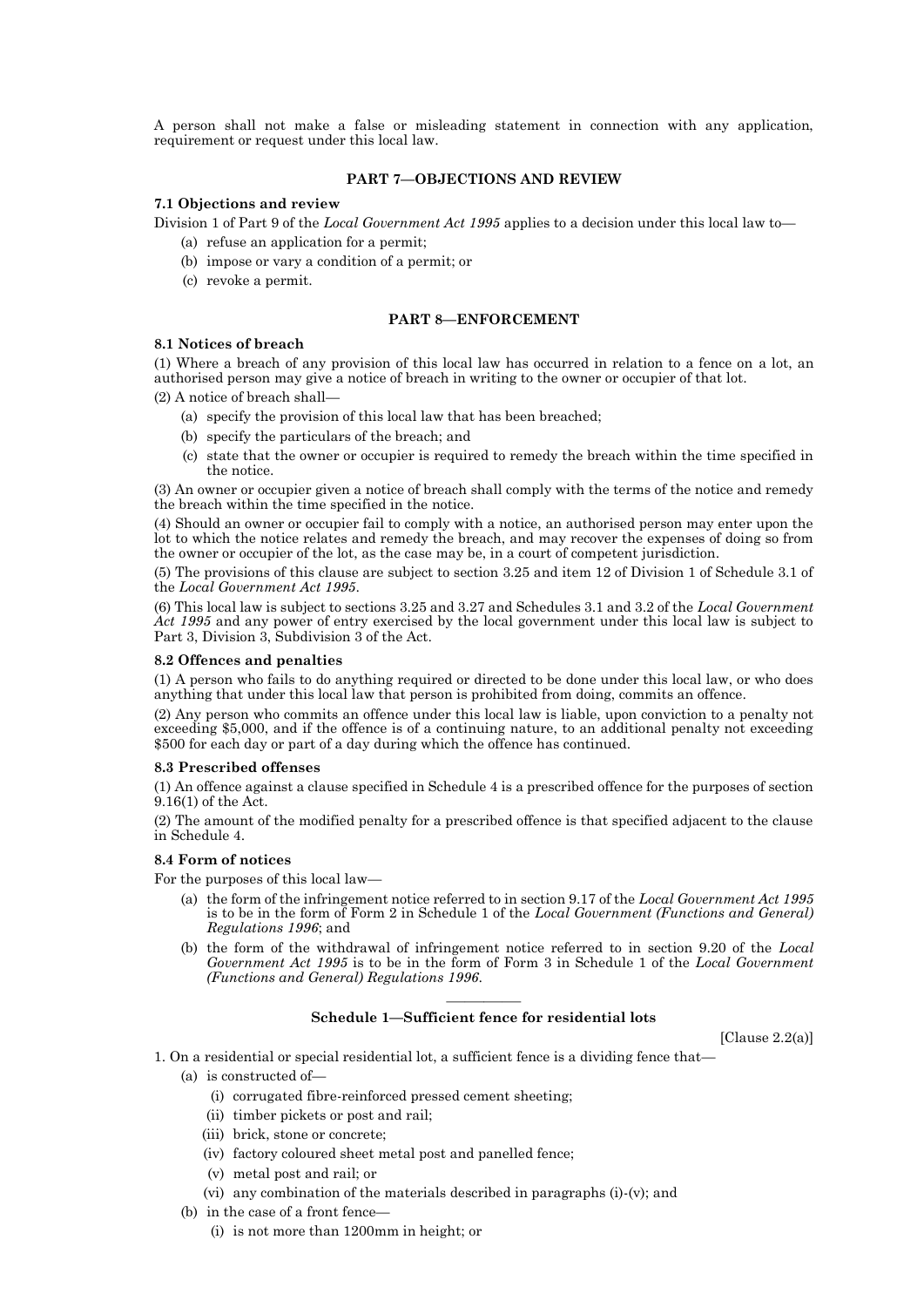- (ii) is between 1200mm and 1800mm in height; and is visually permeable fence above 1200mm; and
- (iii) if the fence is a side boundary fence that uniformly slopes down from not more than 1800mm to no more than 1200mm in height over a maximum distance of 1500mm from the start of the front set back area from the building to the front of the lot;
- (c) in the case of any other dividing fence, the fence is between 1750mm and 1850mm in height, and to which an extension of lattice or other permeable material as agreed between the owner or occupiers of adjoining properties parties may be added so that the total height of the fence is a maximum of 2100mm.
- 2. The fence shall not adversely affect land or impact on—
	- (a) the safe or convenient use of any land;
	- (b) the safety or convenience of any person; or
	- (c) the visual amenity of the streetscape or neighbouring properties.

### ———— **Schedule 2—Sufficient fence for commercial or industrial lots**

[Clause 2.2(b)]

- 1. On a commercial or industrial lot, a sufficient fence is a dividing fence that—
	- (a) is constructed of—
		- (i) galvanised or PVC coated link mesh, that is no higher than 2000mm unless it is topped with up to 3 strands of plain or barbed wire;
		- (ii) fibre reinforced cement sheets;
		- (iii) painted or galvanized steel or aluminium sheeting;
		- (iv) factory coloured sheet metal post and panelled fence;
		- (v) timber, brick, stone or concrete; or
		- (vi) any combination of the materials described in paragraphs (i)-(v); and
	- (b) in the case of a front fence—
		- (i) is not more than 1200mm in height; or
		- (ii) is more than 1200mm but not higher than 2000mm unless topped with up to 3 strands of plain or barbed wire to not more than 2400mm in height; and is visually permeable above 1200mm; and
		- (iii) if the fence is a side boundary fence that uniformly slopes down from no more than 2000mm to no more than 1200mm in height over a maximum distance of 1500mm from the start of the front set back area from the building to the front of the lot; and
	- (c) in the case of any other dividing fence, the fence is no more than 2400mm in height, including not more than three strands of plain or barbed wire.

2. Upon application, an authorised person may issue a permit varying clause 1(b), and may impose conditions.

- 3. Fences constructed in accordance with Schedule 1.
- 4. The fence shall not adversely affect land or impact on—
	- (a) the safe or convenient use of any land;
	- (b) the safety or convenience of any person; or
	- (c) the visual amenity of the streetscape or neighbouring properties.

# ———— **Schedule 3—Sufficient fence for rural lots**

[Clause 2.2(c)]

1. On a rural lot, a sufficient fence is a dividing fence that is at least 1200mm in height so as to prevent stock passing through and—

- (a) in all the case of a non-electrified fence is of—
	- (i) post and wire construction with at least five wires, with the lower wires spaced closer together than the higher wires and each wire connected to posts in all cases; or
	- (ii) post and rail construction, with at least three rails connected to posts in all cases; and
- (b) in the case of an electrified fence, constructed in accordance with clause 5.2(2).

2. The fence shall not adversely affect land or impact on—

- (a) the safe or convenient use of any land;
- (b) the safety or convenience of any person; or
- (c) the visual amenity of the streetscape or neighbouring properties.

# ———— **Schedule 4—Prescribed offences**